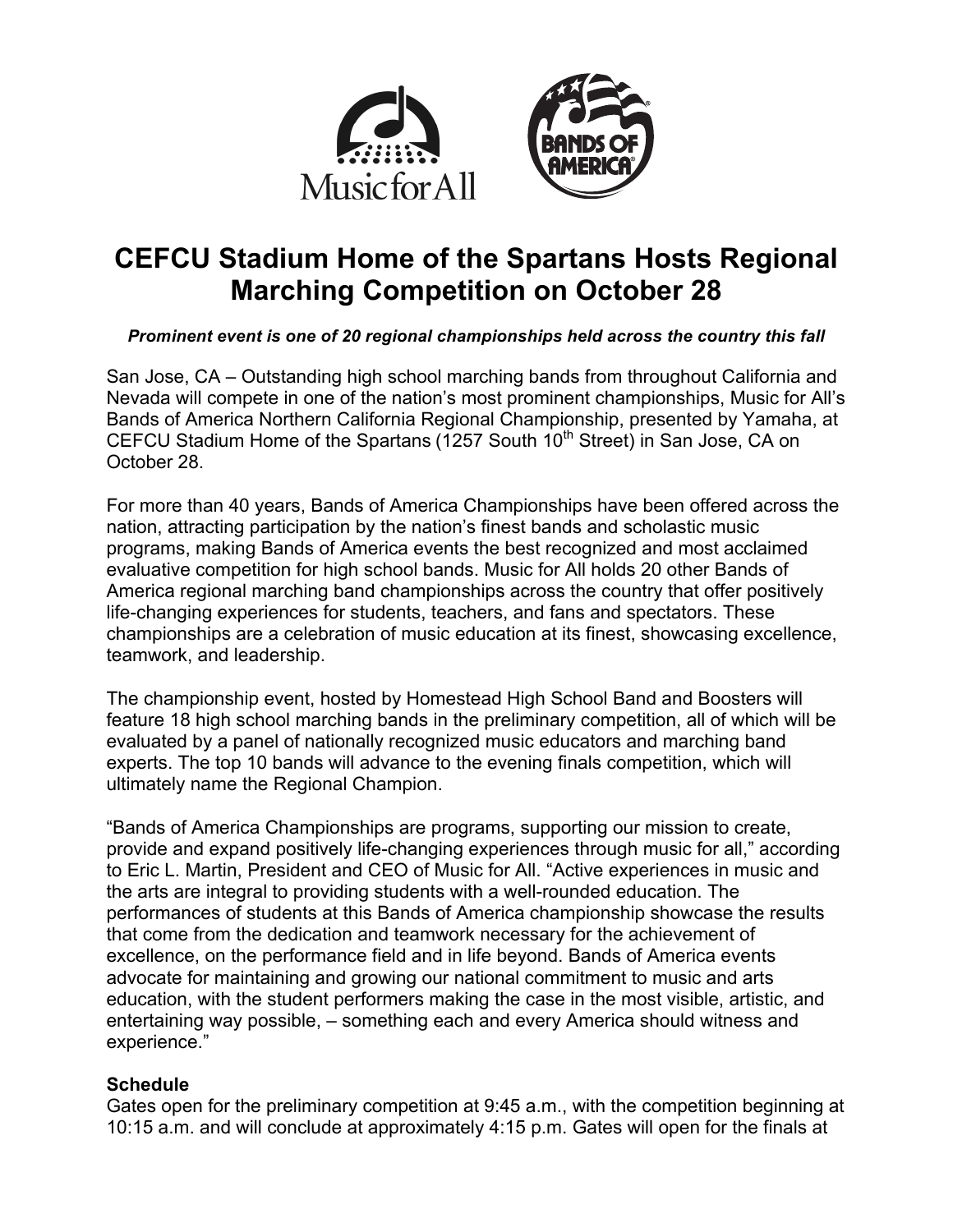6:45 p.m. with performances beginning at 7:45 p.m. All times are tentative pending the final schedule of performing bands. Current times will be listed at musicforall.org.

## **Ticket Information**

Ticketing and schedule information is available online at musicforall.org or by calling 800.848.2263. Tickets will also be available at the gate. Standard general admission is \$18 for Preliminaries or Finals, or \$27 for a Day Pass to both. Children ages 10 and under are free for general admission seats. A \$5 off any general admission ticket (individual preliminaries, finals or full day passes) discount will be available at the gate for college students with an ID, spectators 11-18 years of age, military members and spouses (military ID required), and spectators age 62 and over.

### **About Music for All**

Since 1975, Music for All, through its Music for All, Bands of America, Orchestra America, and choir programs, has been a destination and set the standard for scholastic music ensemble performance and music education advocacy. As a 501(c)(3) nonprofit educational organization, Music for All's mission is to create, provide, and expand positively life-changing experiences through music for all. Music for All's vision is to be a catalyst to ensure that every child in America has access and opportunity for active music making in his or her scholastic environment. Music for All's programs include 30+ annual events, including the Bands of America Grand National Championships and Regional Championships for marching bands, the Music for All Summer Symposium camp for students and teachers, the Music for All National Festival and Affiliate Regional Music Festivals for concert bands, orchestras, choirs, chamber ensembles, percussion ensembles, and the national honor concert band, jazz band, orchestra, and the Bands of America Honor Band that will march for the fifth time in the Rose Parade® in 2021.

### **Sponsor Information**

Music for All efforts are supported through sponsorships, including current partnerships with National Presenting Sponsor: Yamaha Corporation of America; Official Uniform Sponsor: Fred J. Miller, Inc.; Official Student Travel Partner: Music Travel Consultants; Official Performance Equipment Sponsor: Wenger Corporation; Corporate Sponsors: Ball State University, United States Marine Drum & Bugle Corps, Zildjian and Vic Firth Company, Visit Indy and the City of Indianapolis, and Strategic Advocacy Partner: NAMM; Associate Sponsors: Delivra, Vandoren, Director's Showcase International, REMO, Tresona Multimedia, and Woodwind & Brasswind; and Grand National Semi-Finals Sponsor J.W. Pepper & Son, Inc. Music for All is also supported by the Indiana Arts Commission, Arts Council of Indianapolis, the Ball Brothers Foundation, Lilly Endowment Inc, George and Frances Ball Foundation, Allen Whitehill Clowes Charitable Foundation, Nicholas H. Noyes, Jr. Memorial Foundation, Inc., and Arthur Jordan Foundation.

# # #

### **\*\*FOR IMMEDIATE RELEASE\*\***

**MEDIA CONTACT:** Lucy Wotell Marketing Coordinator Direct phone 317-524-6213